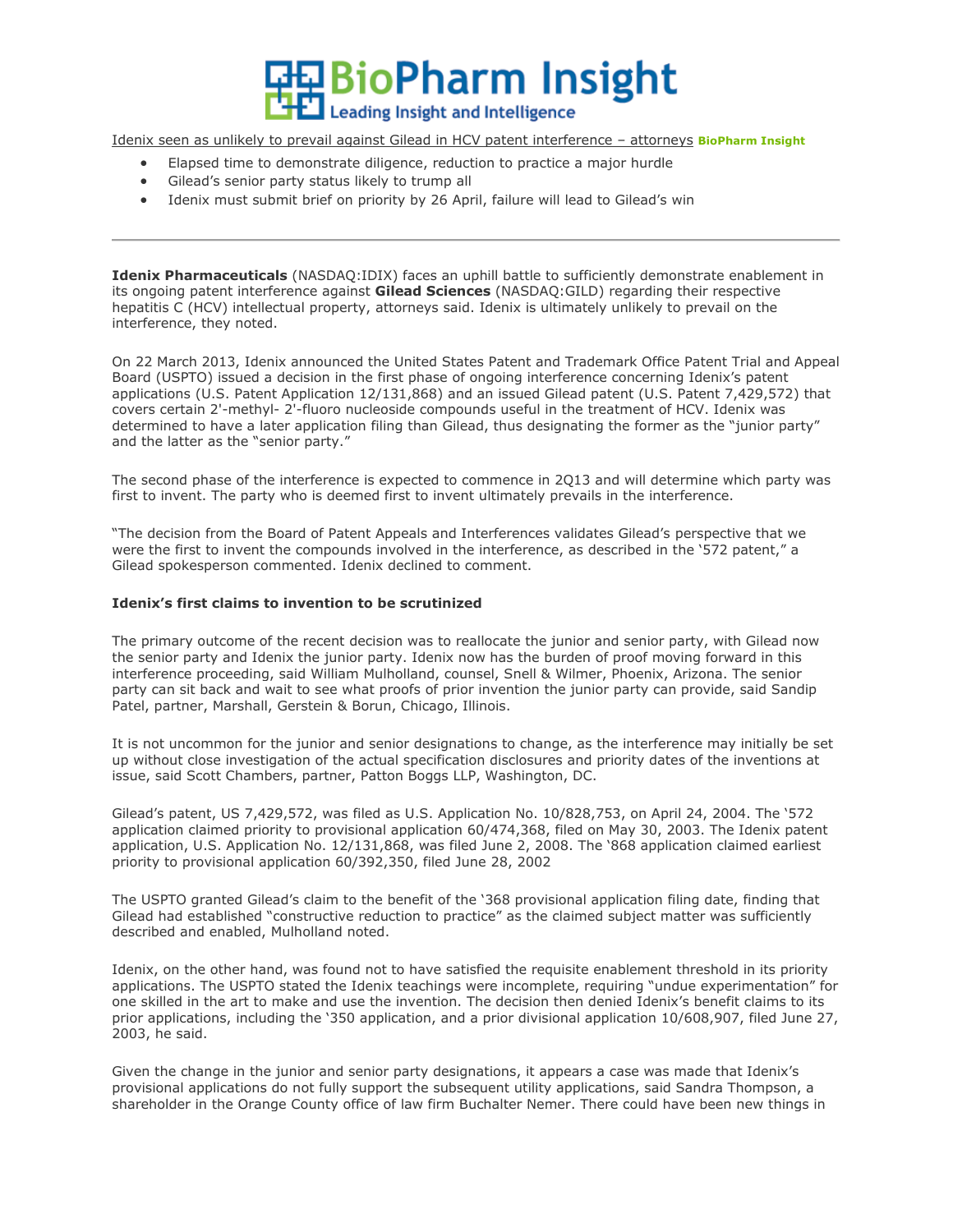

the utility filing that should not get the benefit of the earlier provisional application priority date, she said. It is not uncommon to file multiple provisional applications for each utility filing, as was done here, she added.

As part of the interference proceedings, both parties filed priority statements in June 2012, said Patel. In its priority statement, Gilead said the first conception of its HCV nucleoside was 6 December 2002, which predates its first patent application by about six months, he said. Idenix, in its statement, alleged a December 2001 conception date, he added. The USPTO would likely have ended the interference if Idenix alleged a conception date after the date on which Gilead filed its application, Patel noted.

Now Idenix must prove it conceived the nucleosides prior to Gilead and that Idenix was diligent in reducing the invention to practice from a period just before Gilead's December 2002 date up until the date Idenix actually made the nucleosides or up until 2 June 2008, the date the USPTO has now concluded that Idenix filed an application satisfactorily describing the nucleosides, Patel explained. Five years is an incredibly long period of time to show diligence for an invention like this, he said.

Lawrence Green, a shareholder with Boston IP law firm Wolf,. Greenfield & Sacks, agreed, indicating the demonstration of reduction to practice requires daily activity. Idenix does not sound like it has good evidence for this, Green said, adding he has never seen a party successfully provide sufficient evidence for such a long time duration.

Idenix also did not claim to make the product any earlier than 27 June 2003, which is after Gilead's presumptive invention date, so "that also does not bode well" for Idenix in view of the USPTO's decision, Patel said. It is not impossible, "but I would be shocked if [Idenix] was able to win on priority of invention if it also must establish it was diligent over a five year period" he said.

Thompson countered the time it took Idenix to reduce to practice is not unheard of. From a chemical arts standpoint, it could be hypothesized a molecule with various substituents could work to treat a disease. An application could be filed on the basis of having a reasonable belief the invention will succeed, though it will ultimately take a long time to reduce to practice in going through the various analogues which can be created and subsequently testing all of those analogues, she explained.

If Idenix can prove an earlier actual reduction to practice, or an earlier conception coupled with diligence over the critical period, it could prevail, said Deborah Sterling, a director in the Biotechnology/Chemical Group at Sterne Kessler Goldstein & Fox, Washington, DC. This will come down to things like meeting minutes, lab notebook documentation, and affidavits from employees, said Thompson. However, Green noted daily documentation is required and it is hard to have records that date back 10 years. Additionally, a witness, such as a lab technician is needed to corroborate the evidence, which is a "daunting" task, Green said.

While Gilead alleged some claims against Idenix on the grounds of lack of written description and enablement in the interference, the USPTO dismissed these claims, noted Mulholland. The rationale was that Gilead alleged these claims only in relation to some, but not all of the Idenix patent claims at issue in the interference, he said. The board dismissed this claims because, even if true, the interference would still continue because other, non-contested, Idenix claims would still remain, he added.

## **Senior party prevails majority of the time**

Senior party status in interference proceedings is undeniably important due to the burden the junior party must meet in proving a prior date of invention, said Mulholland. It is commonly thought that the senior party wins the majority of the time, in part because of the difficulty meeting this burden, he said, citing estimates of a 67% advantage for the senior party (Holland C, et al., Intellectual Property: Patents, Trademarks, Copyrights and Trade Secrets 2007).

Patel estimated the senior party to win three out of four times. Chambers agreed, noting 75% is a reasonable metric on the frequency with which the senior party prevails. Given the time it took Idenix to reduce its invention to practice, and the fact Gilead is the senior party, Chambers predicted Gilead had a strong likelihood to ultimately prevail. Thompson wagered a 50% chance the senior party designation holds